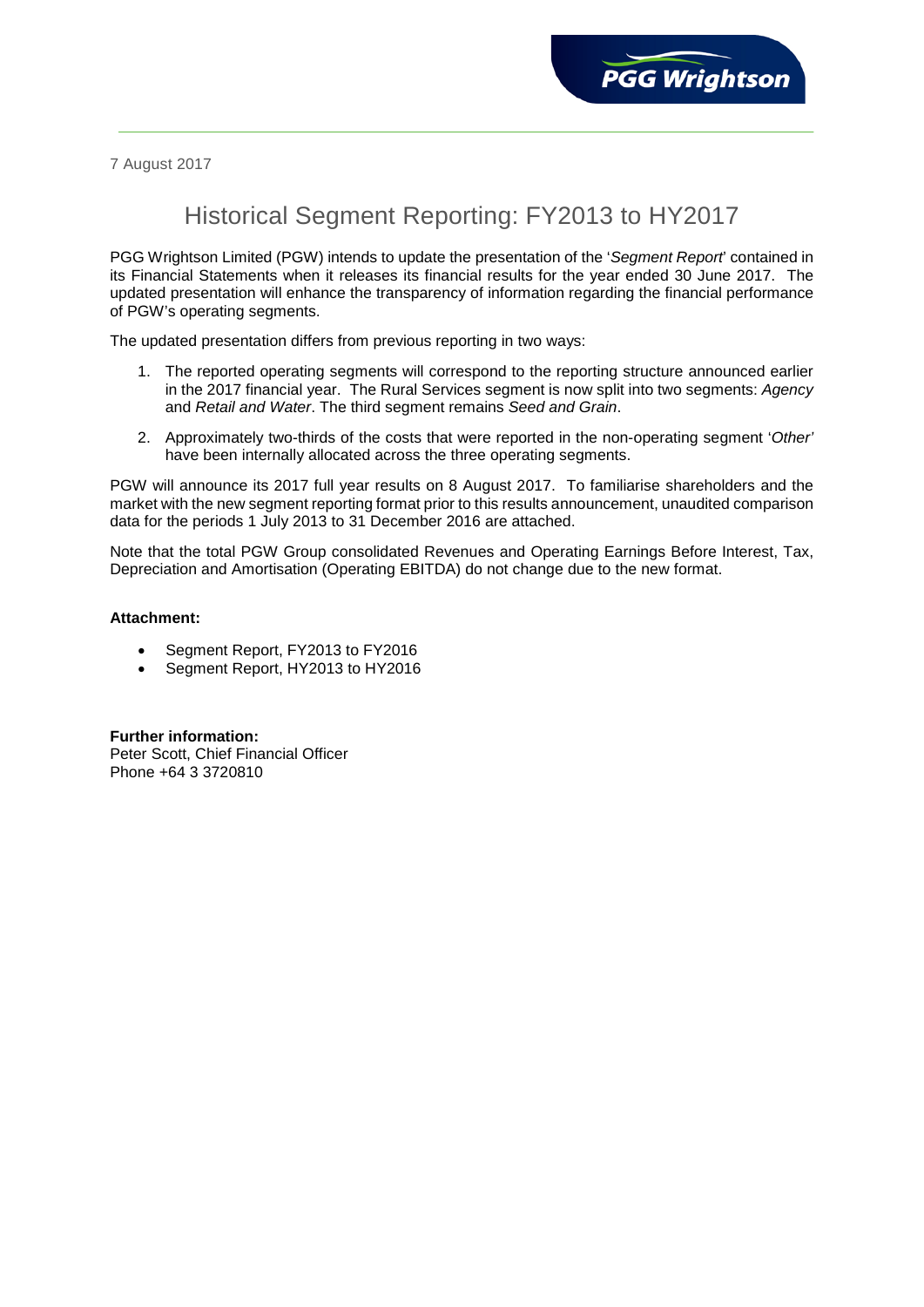## **PGG Wrightson Limited 3**

**Segment Report**

# **Four year summary (Historic) for the year ended / as at 30 June**

### **(a) Operating Segments**

The Group has three primary operating segments: Agency, Retail and Water and Seed & Grain that are the Group's strategic divisions. Agency and Retail and Water operate within New Zealand. Seed & Grain primarily operates wi

These three operating segments offer different products and services, and are managed separately because they require different skills, technology and marketing strategies. There is a Group General Manager for each segment significant differences in the nature of activities. The Chief Executive Officer or Chairman of the Board reviews internal management reports on each strategic business unit on at least a monthly basis.

- *Agency.* Includes rural Livestock trading activities, Export Livestock, Wool, Insurance, Real Estate and Finance Commission.
- Retail and Water. Includes the Rural Supplies and Fruitfed retail operations, PGG Wrightson Water, AgNZ (Consulting), Agritrade and ancillary sales support, supply chain and marketing functions.
- Seed and Grain. Includes Australasia Seed (New Zealand and Australian manufacturing and distribution of forage seed and turf), Grain (sale of cereal seed and grain trading), South America (various related activities in t operations in the areas of livestock, real estate and irrigation), and other Seed & Grain (research and development, international, production and corporate seeds). Also included 4Seasons Feed until its sale in May 2014.

Other. Other non-segmented amounts relate to certain Corporate activities including Finance, Treasury, Human Resource (HR) and other support services including corporate property services and include adjustments for discon

Assets allocated to each business unit combine to form total assets for the Rural Services and Seed & Grain business segments. Certain other assets are held at a Corporate level including those for the Corporate functions

#### **"Other" cost allocation**

The group allocates certain corporate costs where they can be directly attributed to the operating segment or attributed based on the use of the following methods:

- IT hardware, support, licence and other costs attributed on a per user basis.
- Property costs allocated, where not directly attributable, on a property space utilisation basis.

- Business operations costs (Accounts Payable, Accounts Receivable, Credit Services, Call Centre) allocated based on FTE usage by each operating segment, transactional volumes or, for Credit, allocated based on the operati

In addition, various Finance and HR costs are either directly boume by each operating segment or allocated based on FTE usage. The Group Finance, Risk and Assurance. Treasury, HR. Credit and the Executive Team functions co December 2016.

#### **(b) Four year historic operating segment information**

|                                                                                    | Agency                                       |                                       |                                              |                                             | <b>Retail and Water</b>               |                                |                                              |                                              |                                       | Seed & Grain                          |                                              |                                             |                                       | Other                                        |                                              |                                       | <b>Total</b>                        |                                     |                                              |                                              |  |
|------------------------------------------------------------------------------------|----------------------------------------------|---------------------------------------|----------------------------------------------|---------------------------------------------|---------------------------------------|--------------------------------|----------------------------------------------|----------------------------------------------|---------------------------------------|---------------------------------------|----------------------------------------------|---------------------------------------------|---------------------------------------|----------------------------------------------|----------------------------------------------|---------------------------------------|-------------------------------------|-------------------------------------|----------------------------------------------|----------------------------------------------|--|
|                                                                                    | <b>Unaudited</b><br><b>Jun 2016</b><br>\$000 | Jnauditec<br><b>Jun 2015</b><br>\$000 | <b>Unaudited</b><br><b>Jun 2014</b><br>\$000 | <b>Unaudite</b><br><b>Jun 2013</b><br>\$000 | Unaudited<br><b>Jun 2016</b><br>\$000 | Unaudited<br>Jun 2015<br>\$000 | <b>Unaudited</b><br><b>Jun 2014</b><br>\$000 | <b>Unaudited</b><br><b>Jun 2013</b><br>\$000 | <b>Unaudited</b><br>Jun 2016<br>\$000 | Jnaudited<br><b>Jun 2015</b><br>\$000 | <b>Unaudited</b><br><b>Jun 2014</b><br>\$000 | <b>Unaudite</b><br><b>Jun 2013</b><br>\$000 | <b>Unaudited</b><br>Jun 2016<br>\$000 | <b>Jnaudited</b><br><b>Jun 2015</b><br>\$000 | <b>Unaudited</b><br><b>Jun 2014</b><br>\$000 | Unaudited<br><b>Jun 2013</b><br>\$000 | naudite<br><b>Jun 2016</b><br>\$000 | <b>Jun 2015</b><br>\$000            | <b>Jnauditer</b><br><b>Jun 2014</b><br>\$000 | <b>Unaudited</b><br><b>Jun 2013</b><br>\$000 |  |
| Total segment revenue<br>Intersegment revenue<br>Total external operating revenues | 228,236<br>228,236                           | 217,960<br>217.960                    | 212,564<br>212.564                           | 205,862<br>205.862                          | 550,064<br>550.064                    | 578,413<br>578,413             | 549,506<br>549,506                           | 478,572<br>478,572                           | 453,168<br>(51, 920)<br>401.248       | 451,021<br>(50, 156)<br>400.865       | 494,997<br>(43, 494)<br>451.503              | 476,760<br>(36,691)<br>440.068              | 2,075<br>2.075                        | 5,597<br>5.597                               | 5,810<br>5.810                               | 7.345<br>7.345                        | 1.233.544<br>(51.920)<br>1.181.624  | 1.252.991<br>(50, 156)<br>1.202.835 | ,262,876<br>(43, 494)<br>1.219.383           | 1,168,538<br>(36, 691)<br>1,131,847          |  |
| <b>Operating EBITDA</b>                                                            | 18,181                                       | 17,387                                | 17,019                                       | 15.668                                      | 20,178                                | 22,759                         | 19,176                                       | 15,023                                       | 41,862                                | 37,970                                | 33,921                                       | 24,055                                      | (10, 040)                             | (8, 485)                                     | (8, 848)                                     | (7, 466)                              | 70,181                              | 69,631                              | 61.268                                       | 47,280                                       |  |
| Non-operating items                                                                | (3, 171)                                     | (40)                                  | 170                                          | (103, 837)                                  | 25                                    | 64                             | 1,008                                        | (74)                                         | (418)                                 | 346                                   | 3,377                                        | (221, 107)                                  | 7,716                                 | (5,505)                                      | (829)                                        | (4, 843)                              | 4.151                               | (5, 134)                            | 3,726                                        | (329, 861)                                   |  |
| Fair value adjustments                                                             | 458                                          | (24)                                  | 1,388                                        | (2, 228)                                    |                                       |                                |                                              | 181                                          | (19)                                  |                                       | 11                                           | (3,220)                                     | (670)                                 |                                              | (78)                                         | 1.700                                 | (232)                               | (23)                                | 1.322                                        | (3, 567)                                     |  |
| Depreciation and amortisation expense                                              | (1, 257)                                     | (1.251)                               | (1,089)                                      | (1, 163)                                    | (1,489)                               | (1, 382)                       | (1, 353)                                     | (1, 166)                                     | (4, 397)                              | (3.478)                               | (3.296)                                      | (3.550)                                     | (2.027)                               | (1, 837)                                     | (5,504)                                      | (1.762)                               | (9.170)                             | (7.948)                             | (11.242)                                     | (7,642)                                      |  |
| <b>EBIT</b>                                                                        | 14.211                                       | 16.072                                | 17.487                                       | (91.559)                                    | 18.714                                | 21.441                         | 18,831                                       | 13.963                                       | 37.027                                | 34,838                                | 34,014                                       | (203, 822)                                  | (5,022)                               | (15, 825)                                    | (15, 258)                                    | (12.372)                              | 64.930                              | 56.526                              | 55,073                                       | (293.790)                                    |  |
| Net interest and finance costs                                                     | (395)                                        | (463)                                 | (80)                                         | (741)                                       | (1, 304)                              | 1,241                          | (625)                                        |                                              | (3,845)                               | (6,760)                               | (2,905)                                      | 1,915                                       | (4,931)                               | (4,798)                                      | (4,326)                                      | (7, 276)                              | (10, 474)                           | (10, 780)                           | (7, 937)                                     | (6, 102)                                     |  |
| Profit/(loss) from continuing operations<br>before income taxes                    | 13,815                                       | 15,609                                | 17,407                                       | (92, 301)                                   | 17,411                                | 22,682                         | 18,206                                       | 13.963                                       | 33,182                                | 28,079                                | 31,109                                       | (201, 907)                                  | (9,953)                               | (20, 623)                                    | (19, 585)                                    | (19, 648)                             | 54.456                              | 45.746                              | 47,137                                       | (299, 892)                                   |  |
| Income tax (expense) / income                                                      | (6,013)                                      | (6.541)                               | (7, 243)                                     | (5,600)                                     | (8.203)                               | (9,369)                        | (8, 847)                                     | (7, 595)                                     | (10, 262)                             | (10,072)                              | (9,780)                                      | (6.284)                                     | 14.013                                | 10.661                                       | 18.153                                       | 14,450                                | (10, 466)                           | (15.321)                            | (7, 717)                                     | (5,029)                                      |  |
| Profit/(loss) from continuing operations<br>Discontinued operations                | 7,802                                        | 9,068                                 | 10,164                                       | (97, 901)                                   | 9,208                                 | 13,313                         | 9,359                                        | 6,369                                        | 22,920                                | 18,007                                | 21,329                                       | (208, 191)                                  | 4,060<br>(211)                        | (9,962)<br>142                               | (1, 432)<br>898                              | (5, 198)<br>(1,584)                   | 43,990<br>(211)                     | 30.425<br>142                       | 39,420<br>898                                | (304, 921)<br>(1,584)                        |  |
| Net profit after tax                                                               | 7.802                                        | 9.068                                 | 10,164                                       | (97, 901)                                   | 9.208                                 | 13.313                         | 9.359                                        | 6.369                                        | 22.920                                | 18.007                                | 21.329                                       | (208, 191)                                  | 3.849                                 | (9,820)                                      | (533)                                        | (6, 782)                              | 43.779                              | 30.567                              | 40.318                                       | (306, 505)                                   |  |
| Seament assets                                                                     | 126,566                                      | 110,256                               | 113,615                                      | 101.127                                     | 139,670                               | 158,965                        | 131,678                                      | 114,881                                      | 363,538<br>16,322                     | 338,905<br>1,766                      | 314,359<br>1,274                             | 339.389<br>4.146                            | 32.262<br>1,678                       | 42,457                                       | 72,318                                       | 59,100                                | 662.035<br>18,000                   | 650.583                             | 631.970<br>1,364                             | 614.497<br>4,210                             |  |
| Investment in equity accounted investees<br>Assets held for sale                   | 56                                           |                                       |                                              |                                             | 764                                   |                                |                                              |                                              |                                       |                                       | 11                                           |                                             | 4.794                                 | 83<br>509                                    | 90<br>1.157                                  | 63                                    | 5.613                               | 1,849<br>521                        | 1.168                                        | 801                                          |  |
| <b>Total segment assets</b>                                                        | 126,621                                      | 110.256                               | 113,615                                      | 101.127                                     | 140,434                               | 158,965                        | 131,678                                      | 114,881                                      | 379,860                               | 340,683                               | 315,644                                      | 343,535                                     | 38,733                                | 43.049                                       | 73,566                                       | 59,964                                | 685,648                             | 652.953                             | 634.502                                      | 619,508                                      |  |
| <b>Segment liabilities</b>                                                         | (72, 844)                                    | (80.540)                              | (86, 387)                                    | (74.968)                                    | (77, 573)                             | (85,040)                       | (60.922)                                     | (51,700)                                     | (184, 747)                            | (162, 122)                            | (150, 683)                                   | (153, 267)                                  | (77, 752)                             | (57, 883)                                    | (66, 808)                                    | (83, 467)                             | (412.917)                           | (385.585)                           | (364, 800)                                   | (363, 402)                                   |  |

#### **Reclassification**

Due to the reclassification of the return on plan assets portion of the defined benefit pension expense from non operating items to reserves, the non operating items, income tax expense and net profit after tax for the 201 these years was \$0.07 million.